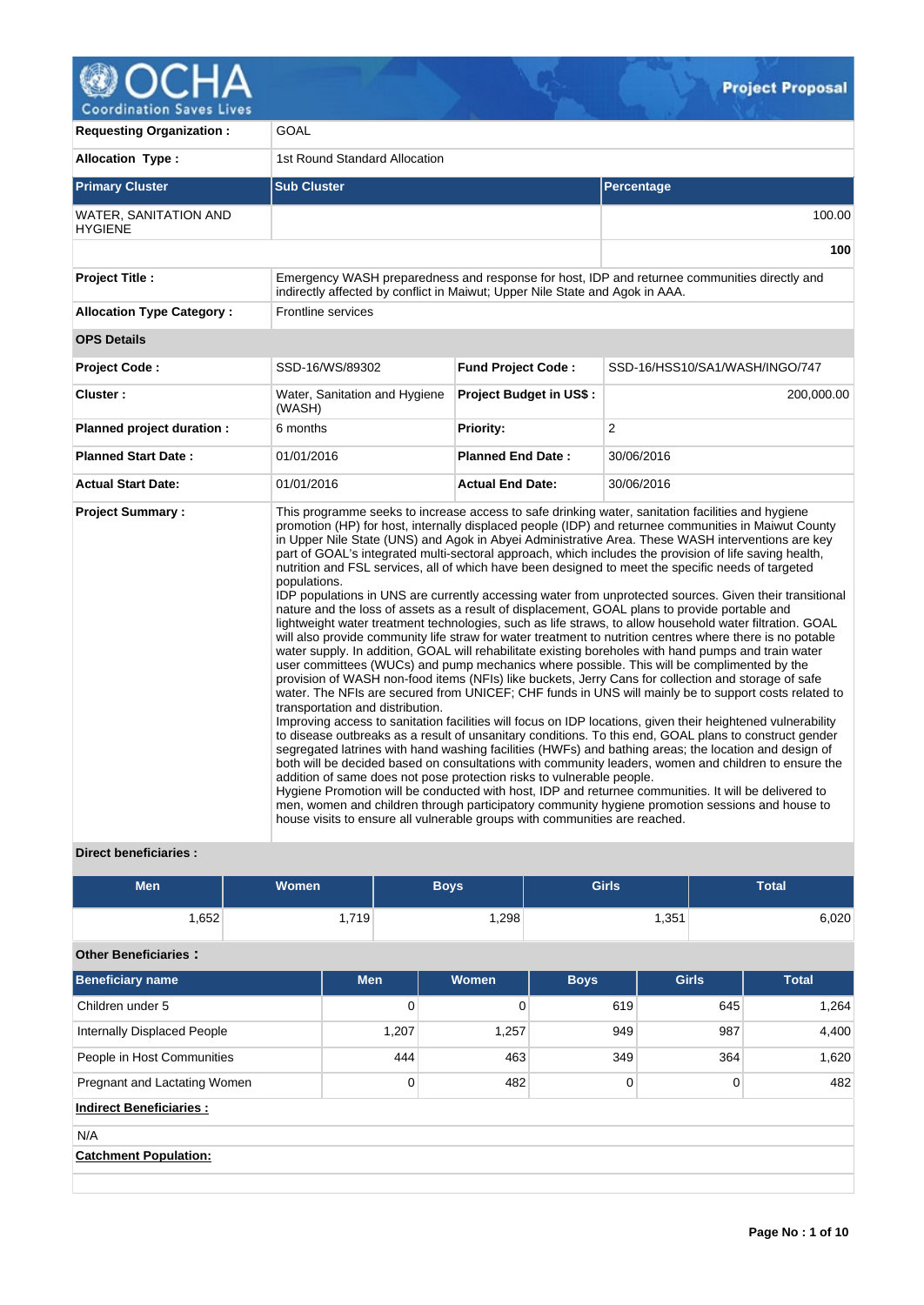## **Link with allocation strategy :**

Both of GOAL's operational counties -Maiwut in Upper Nile State (UNS) and Agok in AAA are considered 'conflict affected' by the WASH Cluster. Due to this, GOAL's Humanitarian Response Plan (HRP) submission, targeting these populations, was deemed 'high priority' by same. The majority of GOAL operational areas in UNS have malnutrition levels that are considered 'critical' or above and Agok has been traditionally characterized by chronic malnutrition.

In this programme, GOAL has aligned its activities to the WASH Cluster Strategy particularly in terms of the following: rehabilitation of boreholes and provision of household water treatment to increase access to safe water supply and enable the community treat water at household level, construction of gender segregated emergency latrines and hygiene promotion.

The project will be integrated with food security and livelihood, health, and nutrition programmes to maximize the impact of the project for improvement in health and livelihood of affected population through multi-sector approach in emergency response.

# **Sub-Grants to Implementing Partners :**

| <b>Partner Name</b>                                   | <b>Partner Type</b> | <b>Budget in US\$</b> |
|-------------------------------------------------------|---------------------|-----------------------|
|                                                       |                     |                       |
| Other funding secured for the same project (to date): |                     |                       |

| <b>Other Funding Source</b> | <b>Other Funding Amount</b> |
|-----------------------------|-----------------------------|
| <b>OFDA</b>                 | 417,556.00                  |
|                             | 417,556.00                  |

## **Organization focal point :**

| <b>Name</b>      | Title                                             | <b>Email</b>          | <b>Phone</b>  |
|------------------|---------------------------------------------------|-----------------------|---------------|
| Hussien Hassen   | <b>WASH Coordinator</b>                           | hbamie@ss.goal.ie     | +211914653271 |
| Emma Cullen      | <b>Country Director</b>                           | ecullen@goal.ie       | +211959462501 |
| Eleanor Macbain  | <b>Assistant Finance</b><br>Controller            | emacbain@ss.goal.ie   | +211924153680 |
| Sarah Murphy     | Programme Support<br>Officer                      | smurphy@ss.goal.ie    | +211927648656 |
| Daniel Muhungura | <b>Assistant Country Director</b><br>- Programmes | dmuhungura@ss.goal.ie | +211959462507 |

#### **BACKGROUND**

#### **1. Humanitarian context analysis**

South Sudan's current conflict, beginning in 2013, is showing no signs of abating and has accentuated the pre-existing lack of access to water, sanitation and hygiene services across the country. The impact on the economic and humanitarian situation has been catastrophic. Oil production has been greatly reduced and with falling global prices, government revenue has plummeted. The government have borrowed heavily to retain its networks of patronage and to continue the struggle for control for Greater Upper Nile. This borrowing has been unsupported by foreign exchange revenues and has led to a rapid depreciation of the SSP. The resulting inflation has served to worsen the humanitarian situation with many of the development gains made since the signing of the Comprehensive Peace Agreement (CPA) in 2005 having being eroded.

In the latest estimates from UN OCHA (Nov 2015), an estimated 1,660,141 people across South Sudan have been internally displaced. The combination of conflict driven displacement and of early and natural shocks has led to an estimated 4,600,000 people in need of humanitarian assistance (UNOCHA, Nov 2015)

Conflict, mass displacement, population movement and damage to facilities have placed significant strain on existing water and sanitation resources across UNS. The lack of safe drinking water, inadequate excreta disposal and poor hygiene practices leave a large proportion of the population in GOAL's operational areas at persistent risk of preventable water-borne and excreta-related diseases.

While Agok is not currently experiencing government / opposition clashes, it has been heavily effected by both the secondary impacts of civil war as well as local conflict. Influxes of internally displaced people (IDPs) from northern AAA as well as eastern conflict zones (Unity State Conflict) have put a strain on the already meagre resources available for the local population. with the recent GOAL Feb 2015 MICS indicating that only 11.7% of the population have access to sanitary facilities, increasing displaced people will increase the number of people without access to sanitary facilities hence resulting to open defecation in the region and thereby increasing the likelihood of disease like Cholera outbreak. CHF support in construction of additional sanitation facilities for the displaced populations is needed to ensure that this situation doesn't deteriorate further. In Agok and UNS, GOAL has secured WASH NFIs from UNICEF and only seeking additional resources to facilitate the transportation and construction of the emergency sanitary facilities.

#### **2. Needs assessment**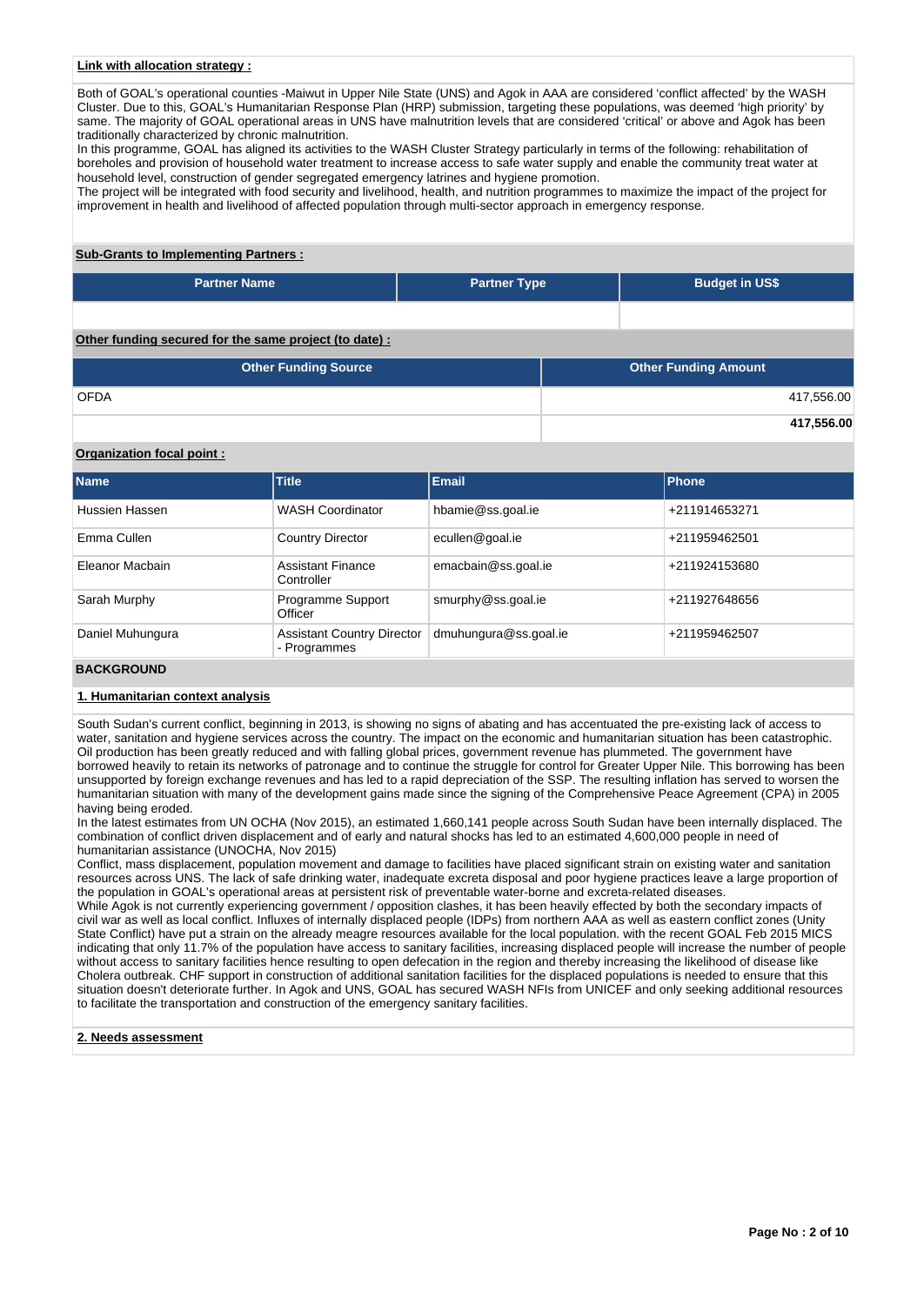Even prior to the outbreak of conflict in December 2013, South Sudan faced extremely high levels of need in water, sanitation and hygiene (WASH). The World Bank's World Development Indicators show South Sudan among the bottom 16 countries in percentage of population with access to clean water.

In GOAL's areas of operation, there is a significant difference between water supply infrastructure in the recovery context of Agok, (AAA) and the conflict affected sites in Maiwut County in Upper Nile State (UNS). GOAL's annual Multi Indicator Cluster Surveys (MICS) conducted in Agok (February 2015) indicate that 75.6% of households in Agok meet the Sphere Standard of being <500 m (30 minute walk) to the nearest water point, and over 85% of respondents in both locations use protected water sources year round. However, appropriate water storage and treatment remains a challenge: only 15.2% of households in Agok used clean, covered, narrow mouthed containers, and the majority of households and 96.2% in Agok) do not treat their water.

In UNS, access to water remains a challenge. Violent clashes and looting in Maiwut in December 2013 and early 2014 resulted in damage to water points and sanitation facilities, and displaced populations throughout UNS fled without water containers. Maiwut continues to suffer the effects of damaged boreholes and limited infrastructure following displacement.

Baseline surveys conducted in Maiwut (June 2015) indicate a majority of households rely on unprotected water sources: 47.2% of Maiwut. Sphere Standards are not being met- only 44.5% in Maiwut are within <500 m walk to a water source.

Open defecation is rampant, 87.8% in Agok (MICS data). Rates are even higher in UNS: 97.2% of survey respondants in Maiwut openly deficating.

Long walks and wait times at water points and the lack of latrines have serious ramifications for women and girls. Time spent collecting water reduces available time for other activities, and increases the burden on females already responsible for the majority of household and childcare tasks. Long walks to fetch water or openly defecate also increase the risk of sexual and gender based violence, particularly as women seek privacy to defecate.

Handwashing practices remain poor across the country according to GOAL's MICS and WASH assessments. Only 43.2% of respondents in in Agok; this mirrors low numbers of households with soap or ash available for handwashing, at 17.4% in Agok. 55% of respondants in Maiwut wash hands at three of the five critical times, with the majority (68% and 74%, respectively) using water only.

Rates of malnutrition, a side effect of poor WASH services, is high across all programme areas. According to the GOAL MICS survey conducted in February 2015, the GAM rate in Agok is 19.6%.

## **3. Description Of Beneficiaries**

Through this intervention, GOAL primarily targets internally displaced people (IDPs) as well as host communities in Agok in AAA and Maiwut County in UNS.

GOAL takes into account the gender roles in relation to water and sanitation, recognizing that women are the primary water fetchers. WASH facilities especially latrine location will be chosen through community engagement to ensure the locations are accessible and safe, hence preventing the risk of sexual and physical violence towards women and girls.

10,960 of the beneficiaries are IDPs and the remaining 5,140 are host and returnee communities. The training of 8 Water User committee members, and 20 Pump mechanics to ensure sustainability of rehabilitated boreholes, and refresher training of 20 hygiene promoters to facilitate hygiene education in order to service their needs.

## **4. Grant Request Justification**

GOAL has a long history with populations in each of the target areas, currently providing WASH, health and nutrition services in each. As an emergency intervention, GOAL already has a network of national and relocatable WASH staff in Agok and Maiwut counties ready to begin implementation of this programme immediately. In addition, GOAL has health and nutrition staff in all its operational areas who will be used to integrate WASH interventions into the health and nutrition interventions being implemented recognizing that poor access to hygiene, clean water and sanitation facilities is a key factor in high levels of malnutrition and health status. .

GOAL will continue to provide context appropriate access to clean water to the IDP population in UNS, utilizing filtration systems such as life straw, to suit their nomadic lifestyle, alongside training in their use. GOAL will also continue to rehabilitate boreholes, form water user committees and train pump mechanics to ensure that water points will not go into disrepair when handed over to the community. GOAL has ample experience in water point provision, and plans to scale up waterpoint mapping, currently in use in Abyei, to target areas in UNS

GOAL's WASH team are also focusing on provision of improved access to sanitation facilities in IDP areas, drawing on experience constructing 140 emergency latrines in Rom (Akoka), under OFDA funding as well as 40 emergency latrines in Maiwut and Ulang through Irish Aid support. The IDP population in target areas suffer heightened vulnerability to the outbreak of disease due to their close proximity and unsanitary conditions.

## **5. Complementarity**

This project will complement the already ongoing WASH projects in Agok and Maiwut with the financial support from OFDA. GOAL has strong emergency WASH response experience in these locations working with the community, local government and other WASH sector actors. It has well established WASH team on the ground who is working with the community on day to day bases in some cases in hard to reach areas due to access. This project will be built on lessons learnt from previous ongoing similar WASH projects in the area. Furthermore, GOAL has planned to conduct a KAP survey in Maiwut, county in UNS in order to fine tune the project.WASH is closely integrated with other sectors as part of GOAL's programming, particularly health and nutrition. Recognising the detrimental impact of diahrreal illnesses on children's nutrition - particularly through dehydration and nutrient loss - key hygiene promotion messages are included as part of OTP and TSFP activities. The household level water filters included in this project will be distributed at nutrition centres to ensure that households with children suffering from MAM or SAM have access to safe water. Community-based nutrition and food security interventions similarly include key WASH messages such as food handling to highlight the links between WASH, food security, and nutrition.

## **LOGICAL FRAMEWORK**

### **Overall project objective**

Improve access to potable water, sanitation facilities and hygiene promotion through considering specific needs of women, the disabled, elderly and children in IDP camps, returnees and host communities in Agok, AAA and Maiwut County: Upper Nile State.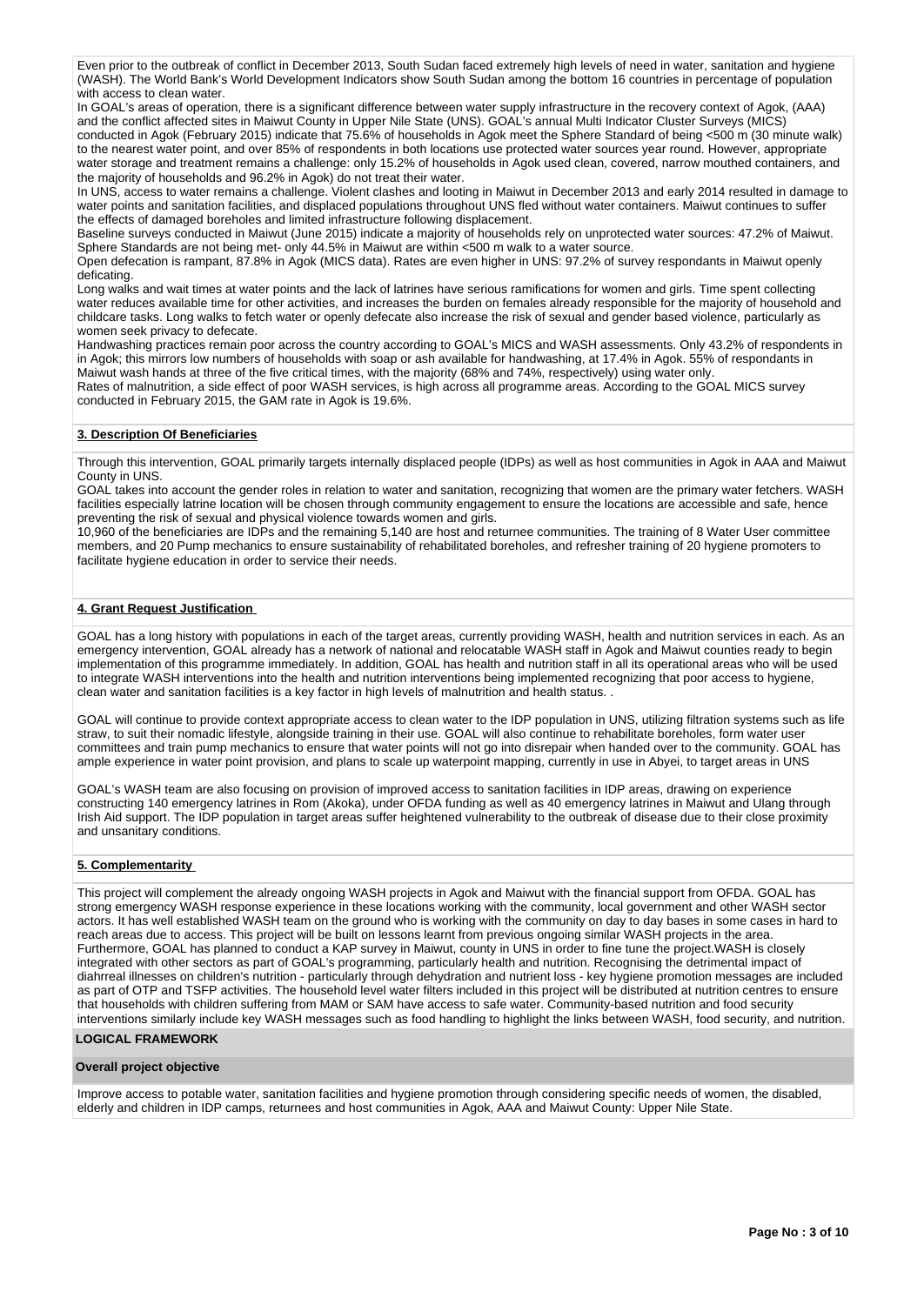| <b>WATER, SANITATION AND HYGIENE</b>                                                                                                                |                                                                                                                   |                                 |
|-----------------------------------------------------------------------------------------------------------------------------------------------------|-------------------------------------------------------------------------------------------------------------------|---------------------------------|
| <b>Cluster objectives</b>                                                                                                                           | <b>Strategic Response Plan (SRP) objectives</b>                                                                   | <b>Percentage of activities</b> |
| CO1: Affected populations have timely<br>access to safe and sufficient quantity of<br>water for drinking, domestic use and hygiene<br>(SPHERE)      | HRP 2016 SO1: Save lives and alleviate<br>suffering through safe access to services and<br>resources with dignity | 60                              |
| CO2: Affected populations are enabled to<br>practice safe excreta disposal with dignity in<br>a secure environment                                  | HRP 2016 SO1: Save lives and alleviate<br>suffering through safe access to services and<br>resources with dignity | 20                              |
| CO3: Affected populations have knowledge<br>and appropriate behaviors to prevent and<br>mitigate WASH related diseases and practice<br>good hygiene | HRP 2016 SO2: Ensure communities are<br>protected, capable and prepared to cope with<br>significant threats       | 20                              |

#### **Contribution to Cluster/Sector Objectives :**

GOAL will contribute to WASH Cluster Objective 1 through rehabilitation of 8 boreholes in Abyei and Maiwut, establish WUCs and PMs to ensure sustainability. In addition, where people access water from the river, GOAL will procure and distribute water treatment technologies and consumables like family life straw, ceramic filters and PUR sachet to IDPs.

The project will contribute to WASH cluster objective 2 through the construction of 20 gender segregated latrine stances in an IDP settlement areas and support construction of 20 household Latrines in returnees and host communities through community labor contribution for digging and construction.

The project contributes to WASH cluster objective3 through distribution of WASH NFIs to IDPs in conflict affected counties in UNS and will be accompanied with training on their appropriate use. 20 Hygiene Promoters will receive refresher training to promote hygiene through house to house visits at IDP camps and host communities with special emphasis on women and children

#### **Outcome 1**

Increase access and usage of water, sanitation and hygiene facilities in areas of intervention.

#### **Output 1.1**

#### **Description**

Increased access to improved drinking water for 4900 people through rehabilitation of existing boreholes with hand pumps and provision of household water treatment technologies by the end of project period..

#### **Assumptions & Risks**

Assumptions

- The conflict in UNS will continue despite the ongoing peace negotiations. Control of geographical areas will alternate between opposition and government forces.

- Large numbers of IDPs and refugees will remain in locations they consider safe. WASH services will need to be provided as long as a significant number of IDPs remain to prevent additional strain on host community services. River access will also be restricted due to insecurity as well as forces from both sides exercising control over river movements by non-armed actors.

- The South Sudanese Pound (SSP) will continue to depreciate against regional and international currencies as a result of the conflict, severely reduced oil production and population movement out of the country leading to high commodity prices and uncertainty to its future.

- Procurement for the majority of items will be through Juba, as markets will continue to operate despite the fluctuation in SSP prices. - GOAL will continue to maintain favourable working relationships with the authorities in both the government- and opposition-held areas to

ensure the delivery of its programme. - In AAA, the Government of Sudan (GoS), the Government of South Sudan (GoSS) and other mandated actors will make little progress in

resolving outstanding issues on the future governance of the region and boundary demarcation. Risks

- Road access may be restrict in the dry season due to insecurity and in the rainy season due to both insecurity and seasonal flooding, hindering supply chain and construction

- Cluster pipeline supplies may be delayed

- GOAL may lose access to areas of intervention if security risks increase.

### **Activities**

#### **Activity 1.1.1**

Supply and distribution of 150 family water filters like life straw and/or ceramic (Maiwut 150 )

## **Activity 1.1.2**

Rehabilitate eight boreholes with hand pumps (Agok – Three, Maiwut – five)

#### **Activity 1.1.3**

Establish and train eight (8) Water User Committees with at least 50% women members (Agok – three Maiwut – five,).GOAL will conduct implementation and post implementation follow up to ensure the functionality of the Water User Committees and to provide technical back up support.

#### **Activity 1.1.4**

Train 20 Pump mechanics (Agok – ten, Maiwut – ten)

## **Indicators**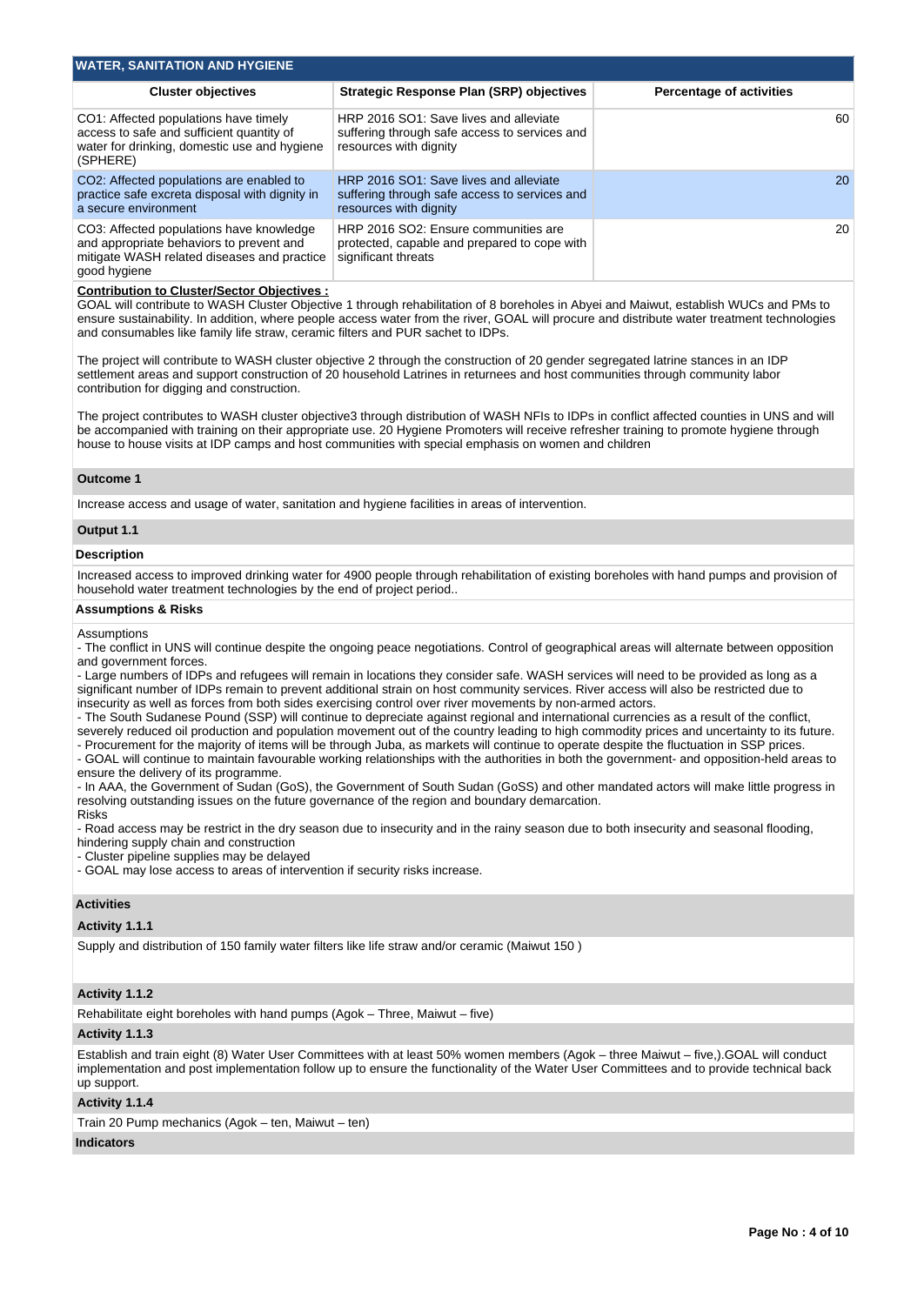|                                                                                                                                                                                                                                                          |                                                                                                                                                                                                                                                                                                                                                                                                                                            |                                                                                                                                                                                                                                                                                                                                                                                                                                                                                                                                                                                                                                                                                                                                                                                                                                                                                                                                                                                                                                  | <b>End cycle beneficiaries</b> |                                |             |              | End<br>cycle  |  |  |  |  |  |
|----------------------------------------------------------------------------------------------------------------------------------------------------------------------------------------------------------------------------------------------------------|--------------------------------------------------------------------------------------------------------------------------------------------------------------------------------------------------------------------------------------------------------------------------------------------------------------------------------------------------------------------------------------------------------------------------------------------|----------------------------------------------------------------------------------------------------------------------------------------------------------------------------------------------------------------------------------------------------------------------------------------------------------------------------------------------------------------------------------------------------------------------------------------------------------------------------------------------------------------------------------------------------------------------------------------------------------------------------------------------------------------------------------------------------------------------------------------------------------------------------------------------------------------------------------------------------------------------------------------------------------------------------------------------------------------------------------------------------------------------------------|--------------------------------|--------------------------------|-------------|--------------|---------------|--|--|--|--|--|
| Code                                                                                                                                                                                                                                                     | <b>Cluster</b>                                                                                                                                                                                                                                                                                                                                                                                                                             | <b>Indicator</b>                                                                                                                                                                                                                                                                                                                                                                                                                                                                                                                                                                                                                                                                                                                                                                                                                                                                                                                                                                                                                 | <b>Men</b>                     | <b>Women</b>                   | <b>Boys</b> | <b>Girls</b> | <b>Target</b> |  |  |  |  |  |
| Indicator 1.1.1                                                                                                                                                                                                                                          | <b>WATER, SANITATION</b><br>AND HYGIENE                                                                                                                                                                                                                                                                                                                                                                                                    | Frontline # Number of emergency affected people<br>with access to improved water sources                                                                                                                                                                                                                                                                                                                                                                                                                                                                                                                                                                                                                                                                                                                                                                                                                                                                                                                                         | 1,098                          | 1,142                          | 862         | 898          | 4,000         |  |  |  |  |  |
| <b>Means of Verification: Progress Reports</b>                                                                                                                                                                                                           |                                                                                                                                                                                                                                                                                                                                                                                                                                            |                                                                                                                                                                                                                                                                                                                                                                                                                                                                                                                                                                                                                                                                                                                                                                                                                                                                                                                                                                                                                                  |                                |                                |             |              |               |  |  |  |  |  |
| Indicator 1.1.2                                                                                                                                                                                                                                          | <b>WATER, SANITATION</b><br><b>AND HYGIENE</b>                                                                                                                                                                                                                                                                                                                                                                                             | Frontline # of emergency affected people enabled<br>to practice safe water at the household level.                                                                                                                                                                                                                                                                                                                                                                                                                                                                                                                                                                                                                                                                                                                                                                                                                                                                                                                               | 247                            | 257                            | 194         | 202          | 900           |  |  |  |  |  |
| Means of Verification: Progress reports, Distribution records, PDM                                                                                                                                                                                       |                                                                                                                                                                                                                                                                                                                                                                                                                                            |                                                                                                                                                                                                                                                                                                                                                                                                                                                                                                                                                                                                                                                                                                                                                                                                                                                                                                                                                                                                                                  |                                |                                |             |              |               |  |  |  |  |  |
| Output 1.2                                                                                                                                                                                                                                               |                                                                                                                                                                                                                                                                                                                                                                                                                                            |                                                                                                                                                                                                                                                                                                                                                                                                                                                                                                                                                                                                                                                                                                                                                                                                                                                                                                                                                                                                                                  |                                |                                |             |              |               |  |  |  |  |  |
| <b>Description</b>                                                                                                                                                                                                                                       |                                                                                                                                                                                                                                                                                                                                                                                                                                            |                                                                                                                                                                                                                                                                                                                                                                                                                                                                                                                                                                                                                                                                                                                                                                                                                                                                                                                                                                                                                                  |                                |                                |             |              |               |  |  |  |  |  |
| Improve access to sanitation facilities to 1120 people through construction of gender segregated emergency latrines with hand washing<br>facilities in IDP camps and support construction of household latrines through community contribution approach. |                                                                                                                                                                                                                                                                                                                                                                                                                                            |                                                                                                                                                                                                                                                                                                                                                                                                                                                                                                                                                                                                                                                                                                                                                                                                                                                                                                                                                                                                                                  |                                |                                |             |              |               |  |  |  |  |  |
| <b>Assumptions &amp; Risks</b>                                                                                                                                                                                                                           |                                                                                                                                                                                                                                                                                                                                                                                                                                            |                                                                                                                                                                                                                                                                                                                                                                                                                                                                                                                                                                                                                                                                                                                                                                                                                                                                                                                                                                                                                                  |                                |                                |             |              |               |  |  |  |  |  |
| and government forces.<br>Risks<br><b>Activities</b><br>Activity 1.2.1<br>Activity 1.2.2                                                                                                                                                                 | - Cluster pipeline supplies will be made available in full and on time<br>ensure the delivery of its programme.<br>from Juba, which will need to be moved by air to UNS and Agok<br>ensure the delivery of its programme.<br>- Supply lines may be restricted due to insecurity or seasonal difficulties<br>- Communities may disengage or fail to utilize latrines<br>- Conflict may cause GOAL to lose access to some areas of operation | - Large numbers of IDPs and refugees will remain in locations they consider safe. WASH services will need to be provided as long as a<br>significant number of IDPs remain to prevent additional strain on host community services<br>- GOAL will continue to maintain favourable working relationships with the authorities in both the government- and opposition-held areas to<br>- The price of commodities will continue to be expensive, especially in field sites. This will increase the demand to need to provide supplies<br>- Procurement for the majority of items will be through Juba, as markets will continue to operate despite the fluctuation in SSP prices.<br>- GOAL will continue to maintain favourable working relationships with the authorities in both the government- and opposition-held areas to<br>Construction of 20 gender segregated latrine stances with hand washing stations (Agok 20)<br>Support construction of 20 household latrine stances with tippy-taps for hand washing (Maiwut-20) |                                |                                |             |              |               |  |  |  |  |  |
| <b>Indicators</b>                                                                                                                                                                                                                                        |                                                                                                                                                                                                                                                                                                                                                                                                                                            |                                                                                                                                                                                                                                                                                                                                                                                                                                                                                                                                                                                                                                                                                                                                                                                                                                                                                                                                                                                                                                  |                                |                                |             |              |               |  |  |  |  |  |
|                                                                                                                                                                                                                                                          |                                                                                                                                                                                                                                                                                                                                                                                                                                            |                                                                                                                                                                                                                                                                                                                                                                                                                                                                                                                                                                                                                                                                                                                                                                                                                                                                                                                                                                                                                                  |                                | <b>End cycle beneficiaries</b> |             |              | End           |  |  |  |  |  |
|                                                                                                                                                                                                                                                          |                                                                                                                                                                                                                                                                                                                                                                                                                                            |                                                                                                                                                                                                                                                                                                                                                                                                                                                                                                                                                                                                                                                                                                                                                                                                                                                                                                                                                                                                                                  |                                |                                |             |              | cycle         |  |  |  |  |  |
| Code                                                                                                                                                                                                                                                     | <b>Cluster</b>                                                                                                                                                                                                                                                                                                                                                                                                                             | Indicator                                                                                                                                                                                                                                                                                                                                                                                                                                                                                                                                                                                                                                                                                                                                                                                                                                                                                                                                                                                                                        | <b>Men</b>                     | <b>Women</b>                   | <b>Boys</b> | <b>Girls</b> | <b>Target</b> |  |  |  |  |  |
| Indicator 1.2.1                                                                                                                                                                                                                                          | <b>WATER, SANITATION</b><br><b>AND HYGIENE</b>                                                                                                                                                                                                                                                                                                                                                                                             | Frontline # of emergency affected people with<br>access to improved sanitation facilities                                                                                                                                                                                                                                                                                                                                                                                                                                                                                                                                                                                                                                                                                                                                                                                                                                                                                                                                        | 307                            | 320                            | 242         | 251          | 1,120         |  |  |  |  |  |
|                                                                                                                                                                                                                                                          | <b>Means of Verification:</b> Progress report                                                                                                                                                                                                                                                                                                                                                                                              |                                                                                                                                                                                                                                                                                                                                                                                                                                                                                                                                                                                                                                                                                                                                                                                                                                                                                                                                                                                                                                  |                                |                                |             |              |               |  |  |  |  |  |
| Indicator 1.2.2                                                                                                                                                                                                                                          | <b>WATER, SANITATION</b><br><b>AND HYGIENE</b>                                                                                                                                                                                                                                                                                                                                                                                             | Frontline # of new latrines constructed                                                                                                                                                                                                                                                                                                                                                                                                                                                                                                                                                                                                                                                                                                                                                                                                                                                                                                                                                                                          |                                |                                |             |              | 20            |  |  |  |  |  |
| Output 1.3                                                                                                                                                                                                                                               | <b>Means of Verification:</b> Progress reports                                                                                                                                                                                                                                                                                                                                                                                             |                                                                                                                                                                                                                                                                                                                                                                                                                                                                                                                                                                                                                                                                                                                                                                                                                                                                                                                                                                                                                                  |                                |                                |             |              |               |  |  |  |  |  |
| <b>Description</b>                                                                                                                                                                                                                                       |                                                                                                                                                                                                                                                                                                                                                                                                                                            |                                                                                                                                                                                                                                                                                                                                                                                                                                                                                                                                                                                                                                                                                                                                                                                                                                                                                                                                                                                                                                  |                                |                                |             |              |               |  |  |  |  |  |
|                                                                                                                                                                                                                                                          |                                                                                                                                                                                                                                                                                                                                                                                                                                            | Improved hygienic practices of 13,440 people through hygiene education using IEC materials and distribution of WASH NFI kits                                                                                                                                                                                                                                                                                                                                                                                                                                                                                                                                                                                                                                                                                                                                                                                                                                                                                                     |                                |                                |             |              |               |  |  |  |  |  |
| <b>Assumptions &amp; Risks</b>                                                                                                                                                                                                                           |                                                                                                                                                                                                                                                                                                                                                                                                                                            |                                                                                                                                                                                                                                                                                                                                                                                                                                                                                                                                                                                                                                                                                                                                                                                                                                                                                                                                                                                                                                  |                                |                                |             |              |               |  |  |  |  |  |
| Assumptions<br>Risks                                                                                                                                                                                                                                     | ensure the delivery of its programme.<br>- Hygiene promoters may demand further incentives                                                                                                                                                                                                                                                                                                                                                 | GOAL will continue to have access to both government and opposition held areas where access and security permit.<br>- GOAL will continue to maintain favorable working relationships with the authorities in both the government- and opposition-held areas to<br>- Community members mat not continue to engage in awareness building campaign                                                                                                                                                                                                                                                                                                                                                                                                                                                                                                                                                                                                                                                                                  |                                |                                |             |              |               |  |  |  |  |  |
| <b>Activities</b><br>Activity 1.3.1                                                                                                                                                                                                                      |                                                                                                                                                                                                                                                                                                                                                                                                                                            |                                                                                                                                                                                                                                                                                                                                                                                                                                                                                                                                                                                                                                                                                                                                                                                                                                                                                                                                                                                                                                  |                                |                                |             |              |               |  |  |  |  |  |

Refresher training of 20 hygiene promoters with at least 50% women (Agok 10, Maiwut 10,)

# **Activity 1.3.2**

Conduct 2 community awareness campaign on WASH (Maiwut one, Agok-one)

# **Indicators**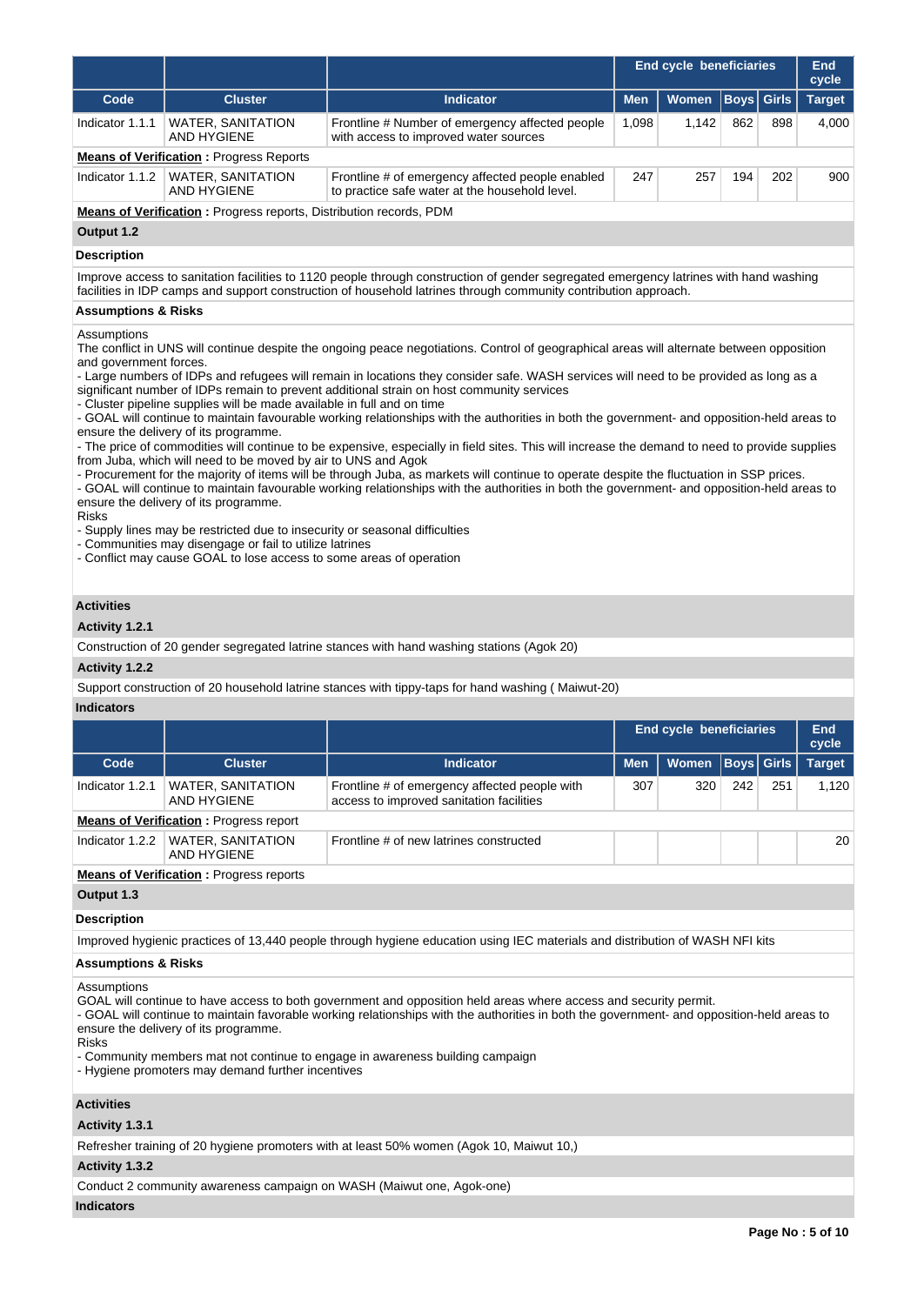|                            |                                                | <b>End cycle beneficiaries</b>                                                                                                     |            |              |   |                   |               |  |  |  |  |  |
|----------------------------|------------------------------------------------|------------------------------------------------------------------------------------------------------------------------------------|------------|--------------|---|-------------------|---------------|--|--|--|--|--|
| Code                       | <b>Cluster</b>                                 | Indicator                                                                                                                          | <b>Men</b> | <b>Women</b> |   | <b>Boys</b> Girls | <b>Target</b> |  |  |  |  |  |
| Indicator 1.3.1            | <b>WATER, SANITATION</b><br>AND HYGIENE        | Frontline # of emergency affected people<br>equipped to practice good hygiene behaviors<br>through participatory hygiene promotion | 6,586      | 6.854        | 0 | 0                 | 13.440        |  |  |  |  |  |
|                            | <b>Means of Verification:</b> Progress reports |                                                                                                                                    |            |              |   |                   |               |  |  |  |  |  |
| Indicator 1.3.2            | <b>WATER, SANITATION</b><br><b>AND HYGIENE</b> | Frontline # of community based hygiene<br>promoters trained                                                                        | 10         | 10           |   |                   | 20            |  |  |  |  |  |
|                            | <b>Means of Verification:</b>                  |                                                                                                                                    |            |              |   |                   |               |  |  |  |  |  |
| <b>Additional Targets:</b> |                                                |                                                                                                                                    |            |              |   |                   |               |  |  |  |  |  |

## **M & R**

#### **Monitoring & Reporting plan**

GOAL is utilising a comprehensive set of WASH monitoring tools and database providing quantitative data on WASH activities on a regular basis. Weekly and monthly reports are prepared by field managers to outline progress and challenges in implementation. The GOAL WASH team utilizes Digital Data Gathering (DDG) through DDG platform and water-point mapping across Agok with plans to roll out in Maiwut This allows GOAL to use data overlays to better visualize overlapping spheres of health, nutrition and WASH interventions in any given area. GOAL has developed a set of pictorial monitoring tools for Hygiene Promoters to complete at each house visit and latrine inspection. Hygiene Promoters are expected to submit complete forms on a daily basis to the Community WASH Officer who is responsible for maintaining all records. The data is entered into a database by the Field WASH Manager and assistance will be provided by the Field Monitoring Officer if required. This process allows GOAL to monitor behavior change at household level as uptake or promoted behaviours are assessed and recorded with each visit.

GOAL will conduct a MICS in early 2016 in Agok to assess all sectors, and includes questions on WASH access, knowledge and behaviour. Presently, no MICS are planned for UNS programme sites due to limited human and physical resources. GOAL is planning KAP surveys to measure comprehensive WASH sites and SMART surveys in UNS.

#### **Workplan**

| <b>Activitydescription</b>                                                                                                                                                                                                                                                                                        | Year | 1       | $\overline{2}$ | 3            |          | 5                       | 6            | 8 | 9 | 110 I |  |
|-------------------------------------------------------------------------------------------------------------------------------------------------------------------------------------------------------------------------------------------------------------------------------------------------------------------|------|---------|----------------|--------------|----------|-------------------------|--------------|---|---|-------|--|
| Activity 1.1.1: Supply and distribution of 150 family water filters like life straw and/or<br>ceramic (Maiwut 150)                                                                                                                                                                                                | 2016 | $X$ $X$ |                | IX.          | X.       | X.                      | X            |   |   |       |  |
| Activity 1.1.2: Rehabilitate eight boreholes with hand pumps (Agok – Three, Maiwut<br>– five)                                                                                                                                                                                                                     | 2016 | X.      | ΙX.            | ΙX.          | X        | $\mathsf{X}$            | $\times$     |   |   |       |  |
| Activity 1.1.3: Establish and train eight (8) Water User Committees with at least<br>50% women members (Agok – three Maiwut – five,). GOAL will conduct<br>implementation and post implementation follow up to ensure the functionality of the<br>Water User Committees and to provide technical back up support. | 2016 | X       | ΙX.            | ΙX.          | X        | $\overline{\mathsf{x}}$ | $\mathsf{x}$ |   |   |       |  |
| Activity 1.1.4: Train 20 Pump mechanics (Agok – ten, Maiwut – ten)                                                                                                                                                                                                                                                | 2016 | X       | ΙX.            | <b>X</b>     | $\times$ | $\times$                | $\mathsf{x}$ |   |   |       |  |
| Activity 1.2.1: Construction of 20 gender segregated latrine stances with hand<br>washing stations (Agok 20)                                                                                                                                                                                                      | 2016 | X       | ΙX.            | $\mathsf{x}$ |          |                         |              |   |   |       |  |
| Activity 1.2.2: Support construction of 20 household latrine stances with tippy-taps<br>for hand washing (Maiwut-20)                                                                                                                                                                                              | 2016 | X       | <sup>X</sup>   | X            |          |                         |              |   |   |       |  |
| Activity 1.3.1: Refresher training of 20 hygiene promoters with at least 50% women<br>(Agok 10, Maiwut 10,)                                                                                                                                                                                                       | 2016 | X.      | <sup>X</sup>   | X            | X        | $\times$                | ΙX           |   |   |       |  |
| Activity 1.3.2: Conduct 2 community awareness campaign on WASH (Maiwut one,<br>Agok-one)                                                                                                                                                                                                                          | 2016 | X       | X              | X            | X        | X                       | $\times$     |   |   |       |  |

## **OTHER INFO**

#### **Accountability to Affected Populations**

Target communities are engaged at every step of programme design and intervention to ensure that accountability standards are met. Separate meetings and focus group discussions will be organized with men, women and children to ensure active participation throughout the project cycle. A network of community volunteers ensure that there are open two-way communication lines in place to hear feedback from beneficiaries and to discuss how to adapt programmes to best suit real needs. Hygiene promoters will be established from within the community and trained for hygiene promotion in the community which will increase the likelihood of take up of hygiene messages and other relevant WASH information dissemination to IDPs and returnees.

Monthly meetings will be held between Hygiene Promoters, the Community WASH Officer, local leaders, CHNPs and key health facility staff to discuss challenges to behaviour change raise by the community and to develop strategies to overcome these barriers. Clinic staff will outline the key morbidities found over the time period with special attention given to the cases of water- and excreta-related diseases presenting for treatment. These meetings will serve to promote integration and to highlight where health, nutrition and WASH can work closely together to target vulnerable households.

To ensure maximum benefit to the target communities, when planning sanitation construction, GOAL will work with the community to identify potential sites for latrine placement. GOAL will hold a focal group discussion with local leaders to sensitize these key stakeholders on the process and the need to involve women and children in site selection to ensure the placement of latrines does not pose a risk to their safety. GOAL will also ensure that the site locations adhere to the sphere standards in terms of the distance from water sources (>30 meters) and depth above the water table (>1.5 meters).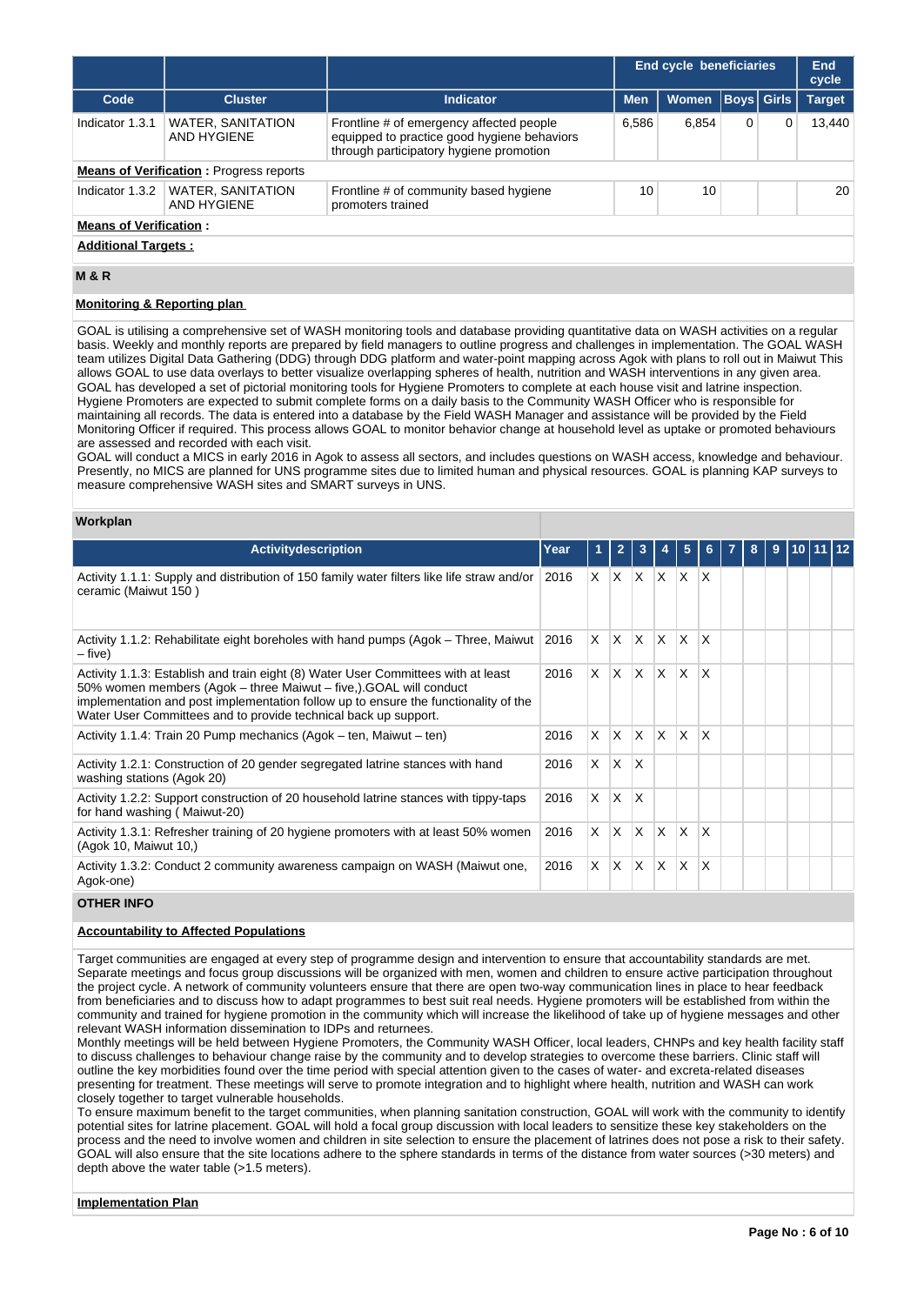## **Water**

Final selection of boreholes for rehabilitation will be decided in liaison with the local authorities and the community to determine which sites will respond to the greatest number of community members. GOAL carefully considers potential negative environmental or social impacts that water supply installation can have on livelihoods, women and children, power equity and negative settlement patterns. Consequently, GOAL prioritizes using technology appropriate for that given area and materials that help protect the aquifer from contamination at borehole sites and are locally available. GOAL will rehabilitate each borehole to ensure it has larger improved aprons (concrete platform) around the hand pump ensuring more sanitary conditions, especially in the rainy season.

Water User Committees (WUCs) will be set up at each rehabilitated borehole site to help promote community ownership and conduct preventative maintenance and repair. Training will take place at the site of, and during the rehabilitation of, the boreholes. The GOAL WASH team will follow up with the WUCs using the WUC Follow up Assessment Monitoring tool. During these visits, WUCs will be encouraged to share the challenges that they have faced and will receive technical and practical support to overcome these. To improve the sustainability of this intervention, GOAL will train pump mechanics (two per borehole). These Pump Mechanics are community volunteers that WUCs can then call upon to repair their hand pumps with toolkits left at clinics to be used when repairs are required with GOAL continuing to offer additional training to them in collaboration with the RWSS. To ensure boreholes in UNS provide essential, life-saving access to water for the target population, WUCs will not implement a fee model - which is more suitable for development contexts.

GOAL will purchase a specialised water testing kit for all rehabilitated water points. After rehabilitation the water will be tested for key chemical and physical parameters to ensure that the water is safe for consumption. **Sanitation** 

Previously, GOAL constructed one block with two latrine stances (a stance each for men and women) but found that that design discouraged women from using them during the day, thus GOAL will be building gender specific latrines. Latrine slabs will be obtained through the UINCEF pipeline which is WASH Cluster approved. These slabs have attached lids which help to minimise the presence of flies and are easier to clean. A hand washing facility (HWF) will be located between two individual stances (note that male and female individual stances will be located two meters apart). Hygiene Promoters will be responsible for ensuring proper maintenance and use of latrines; their toolkits include following up the cleanliness of latrines and surrounding areas, and conducting focus group discussions to promote proper utilization and maintenance of latrines so that the latrines and its surrounding won't be used as open defecation area.

In addition, community leaders and Water User committees will also be used for social mobilization for awareness raising events on proper utilization and maintenance of latrines. Experience sharing visits will also be conducted within community to areas with good progress so that they can learn from each other.

As part of this programme, GOAL will construct household latrines for returnee and host communities that have been directly affected by conflict. All community members will be equally targeted with this initiative with the design of the latrines remaining disability-friendly. Latrine slabs will be the same as those outlined above for emergency latrines and will also be obtained through the UNICEF pipeline. In terms of the superstructure, this will be constructed using locally available materials solely. GOAL will assume responsibility for pit excavation and lining superstructure construction. GOAL will seek community contributions towards labour w

**Coordination with other Organizations in project area**

**Name of the organization Areas/activities of collaboration and rationale** 

## **Environment Marker Of The Project**

A: Neutral Impact on environment with No mitigation

#### **Gender Marker Of The Project**

2a-The project is designed to contribute significantly to gender equality

#### **Justify Chosen Gender Marker Code**

Latrine design has been altered to use corrugated iron sheets rather than plastic sheets to improve security and privacy. Building latrines closer to homesteads can reduce the risk of Gender Based Violence (GBV) by limiting the time and distance women spend walking on their own and GOAL's focus on building latrines for men and women separated by some distance, to encourage usage by women. All Water User Committees will have an equal membership of men and women and three quarters of hygiene promoters will be women GOAL will continue to distribute menstrual hygiene kits to women and girls.

## **Protection Mainstreaming**

GOAL has a global protection mainstreaming policy that is implemented at head office and field sites in GOAL South Sudan. All staff in the field sites have received training in protection, and each site has designated a child protection focal point who is responsible for conducting continuous refresher trainings for the staff. At field level GOAL partners with organisations whose programming is wholly protection focused on children's rights and protection to ensure that beneficiary protection needs are properly addressed

## **Country Specific Information**

#### **Safety and Security**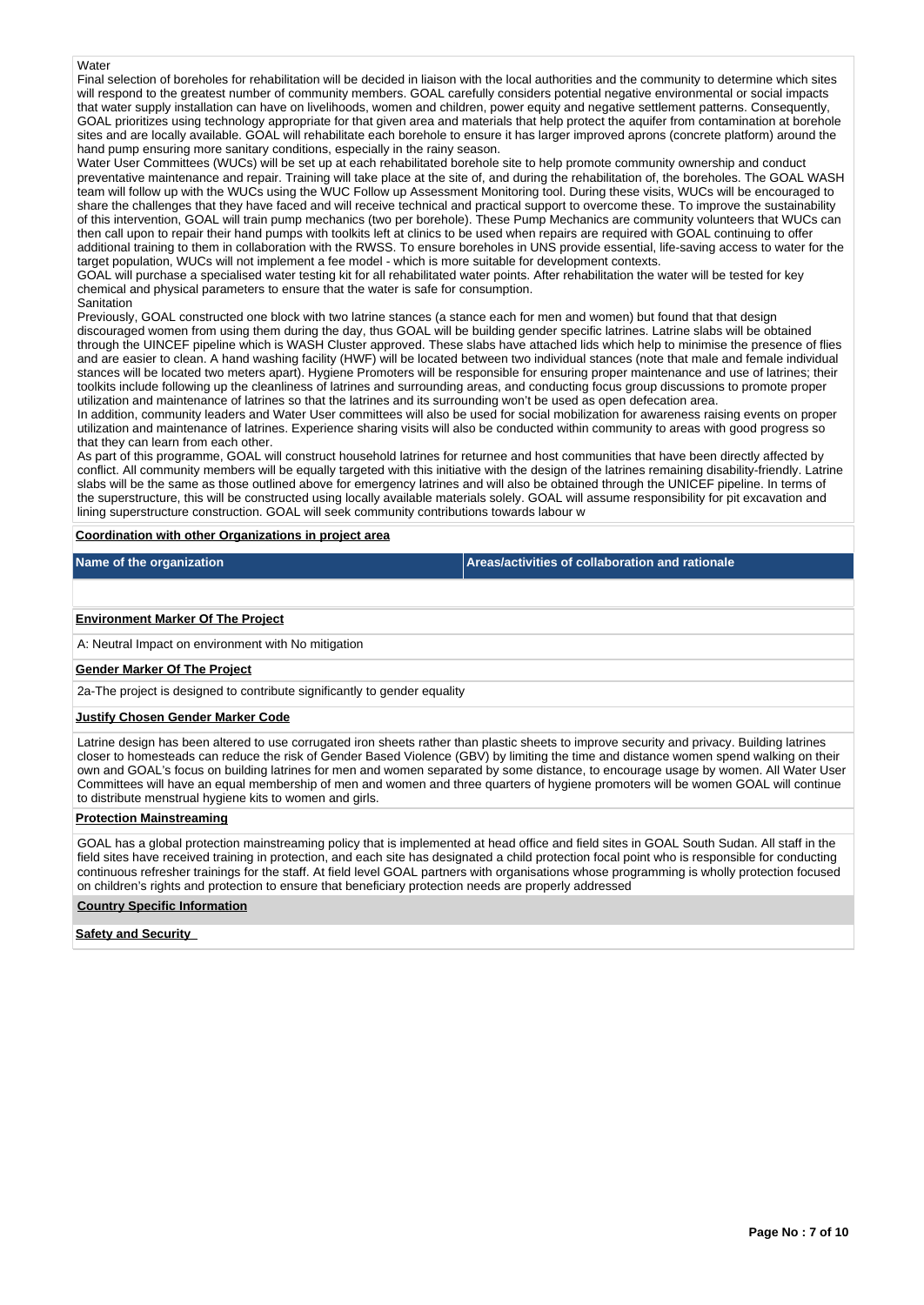The security situation in South Sudan in the context of humanitarian operations has vastly changed since December 2013. Currently, the circle of violence seems to slow its pace in known conflict areas, yet with violence emerging in new, previously peaceful regions. After signing peace deal at the end of August 2015 between the Government and the Opposition, the lasting and sustainable peace process is very much hoped for.

Since 2013 the country has experienced waves of active military conflict that has exasperated existing tensions resulting from militia attacks, violent crime, ethnic divisions, cattle raidings, power struggles, humanitarian need, and an endemic lack of infrastructure. Some areas of South Sudan have been affected more than others. GOAL operates in three geographic zones, and the security constraints to its programming therefore differ.

The major security constraints to programming in Agok are due to: inter-community tensions; extraneous threats from Sudan and South Sudan; and the programme proximity to the potential conflict areas. Tensions between the indigenous Ngok Dinka and the nomadic, pastoralist Misseriya which have previously resulted in casualty-heavy tit-for-tat raids, remain with UN monitoring the security situation and maintaining peace in the area.

The threat for these sort of community attacks usually starts at the end of the rainy season, which have this year commenced earlier due to lack of rains. Shorter rainy season pushes Misseriya earlier further south towards Ngok Dink areas. Abyei, as an anomaly in the Sudan-South Sudan context, also has the ever-present risk of open conflict between the Sudan and South Sudan, as the two countries jostle for control of oil interests and grazing grounds. Invasions by Sudan Armed Forces (SAF) have occurred twice since 2007.

Lastly, Agok is located close to the border of Warrap and Unity States of South Sudan, which brings GOAL teams into potential contact with armed actors on the frontline who can be aggressive. Many internally displaced persons (IDPs) have come to Agok as a result of fighting in Unity State. Additionally, people have fled cattle-raiding induced inter-communal violence in Warrap State. This brings its own problems of tensions within local community that GOAL could be intertwined in.

There is poor discipline amongst most soldiers in South Sudan, and there is a threat that some will take opportunities from INGOs, from carjacking to accidental ambush. In the past Sudan has bombarded areas close to the GOAL bases in order to block the SPLA getting to Abyei.

## **Access**

GOAL has a long history working in the areas of intervention and has a close relationship with the IDP and host populations. GOAL retains its neutrality by working in both government and opposition held areas and works closely with local authorities. GOAL prepositions goods in as much a way as possible to allow for periods where access to programme areas is hindered due to rains or conflict escalation.

### **BUDGET**

| Code | <b>Budget Line Description</b>                                                                                                                                                                                                                                                                                                                                                                                                                                                                                             |   | D / S Quantity Unit | cost                  | <b>Duration</b><br><b>Recurran</b><br>ce | $\%$<br>charged<br>to CHF | <b>Total Cost</b> |
|------|----------------------------------------------------------------------------------------------------------------------------------------------------------------------------------------------------------------------------------------------------------------------------------------------------------------------------------------------------------------------------------------------------------------------------------------------------------------------------------------------------------------------------|---|---------------------|-----------------------|------------------------------------------|---------------------------|-------------------|
|      | <b>Staff and Other Personnel Costs</b>                                                                                                                                                                                                                                                                                                                                                                                                                                                                                     |   |                     |                       |                                          |                           |                   |
| 1.1  | Field direct staff                                                                                                                                                                                                                                                                                                                                                                                                                                                                                                         | D |                     | $1 \mid 2,751$<br>.09 | 6                                        | 7000.00<br>$\%$           | 11,554.58         |
|      | Allocation for direct staff in Maiwut. 70% allocation of Wash construction officer required to manager Wash activities                                                                                                                                                                                                                                                                                                                                                                                                     |   |                     |                       |                                          |                           |                   |
| 1.2  | Field support staff                                                                                                                                                                                                                                                                                                                                                                                                                                                                                                        | D |                     | 40 470.0<br>9         | 6                                        | 1450.00<br>$\%$           | 16,359.13         |
|      | Allocation to field support (HR, Finance, etc.)                                                                                                                                                                                                                                                                                                                                                                                                                                                                            |   |                     |                       |                                          |                           |                   |
| 1.3  | Juba support staff                                                                                                                                                                                                                                                                                                                                                                                                                                                                                                         | S |                     | 36 941.0<br>2         | 6                                        | 300.00%                   | 6,097.81          |
|      | Allocation for 35 Juba based support staff including finance, HR, logistics, IT, Admin etc                                                                                                                                                                                                                                                                                                                                                                                                                                 |   |                     |                       |                                          |                           |                   |
| 1.4  | Field International Staff (Uppernile, Agok)                                                                                                                                                                                                                                                                                                                                                                                                                                                                                | D |                     | $6 \mid 3.962$<br>.93 | 6 <sup>1</sup>                           | 301.00%                   | 4.294.23          |
|      | Allocation for Field Area Coordinators and Field Logistics managers, Wash Managers for all field sites                                                                                                                                                                                                                                                                                                                                                                                                                     |   |                     |                       |                                          |                           |                   |
| 1.5  | Juba International Staff                                                                                                                                                                                                                                                                                                                                                                                                                                                                                                   | S |                     | 20 5,840<br>.35       |                                          | 6 347.00%                 | 24,319.22         |
|      | Allocation for Country Director, Assistant Country Director Systems, Assistant Country Director Programmes, Financial<br>Controller, Logistics Coordinator, Assistant Financial Controller Donors, Assistant Financial Controller Operationsx2, Finance<br>Capacity Manager, FLM, HR, Grant Manager, Security Officer, M&E Coordinator, Surveys Manager, Warehouse Manager,<br>Programme Support Officerx2, WASH Coordinator, Roving Wash Officer, Regional Director and Internal Audit/Donor Compliance<br><b>Officer</b> |   |                     |                       |                                          |                           |                   |
|      | <b>Section Total</b>                                                                                                                                                                                                                                                                                                                                                                                                                                                                                                       |   |                     |                       |                                          |                           | 62,624.97         |
|      | <b>Supplies, Commodities, Materials</b>                                                                                                                                                                                                                                                                                                                                                                                                                                                                                    |   |                     |                       |                                          |                           |                   |
| 2.1  | Supply and distribution of family water filters to HHs                                                                                                                                                                                                                                                                                                                                                                                                                                                                     | D |                     | 150 50.00             |                                          | 1 10000.00<br>%           | 7,500.00          |
|      | Supply and distribution of 150 family water filters like life straw and/or ceramic filters (Maiwut 150)                                                                                                                                                                                                                                                                                                                                                                                                                    |   |                     |                       |                                          |                           |                   |
| 2.2  | Borehole rehabilitation                                                                                                                                                                                                                                                                                                                                                                                                                                                                                                    | D |                     | 8 3,337<br>.73        |                                          | 1 10000.00<br>℅           | 26,701.84         |
|      | Rehabilitate eight boreholes with hand pumps (Agok - three, Maiwut - five)                                                                                                                                                                                                                                                                                                                                                                                                                                                 |   |                     |                       |                                          |                           |                   |
| 2.3  | Water User Committees training                                                                                                                                                                                                                                                                                                                                                                                                                                                                                             | D |                     | 8 122.3<br>3          |                                          | 1 10000.00<br>$\%$        | 978.64            |
|      | Establish and train eight Water User Committees with at least 50% women members (Agok -three, Maiwut - five)                                                                                                                                                                                                                                                                                                                                                                                                               |   |                     |                       |                                          |                           |                   |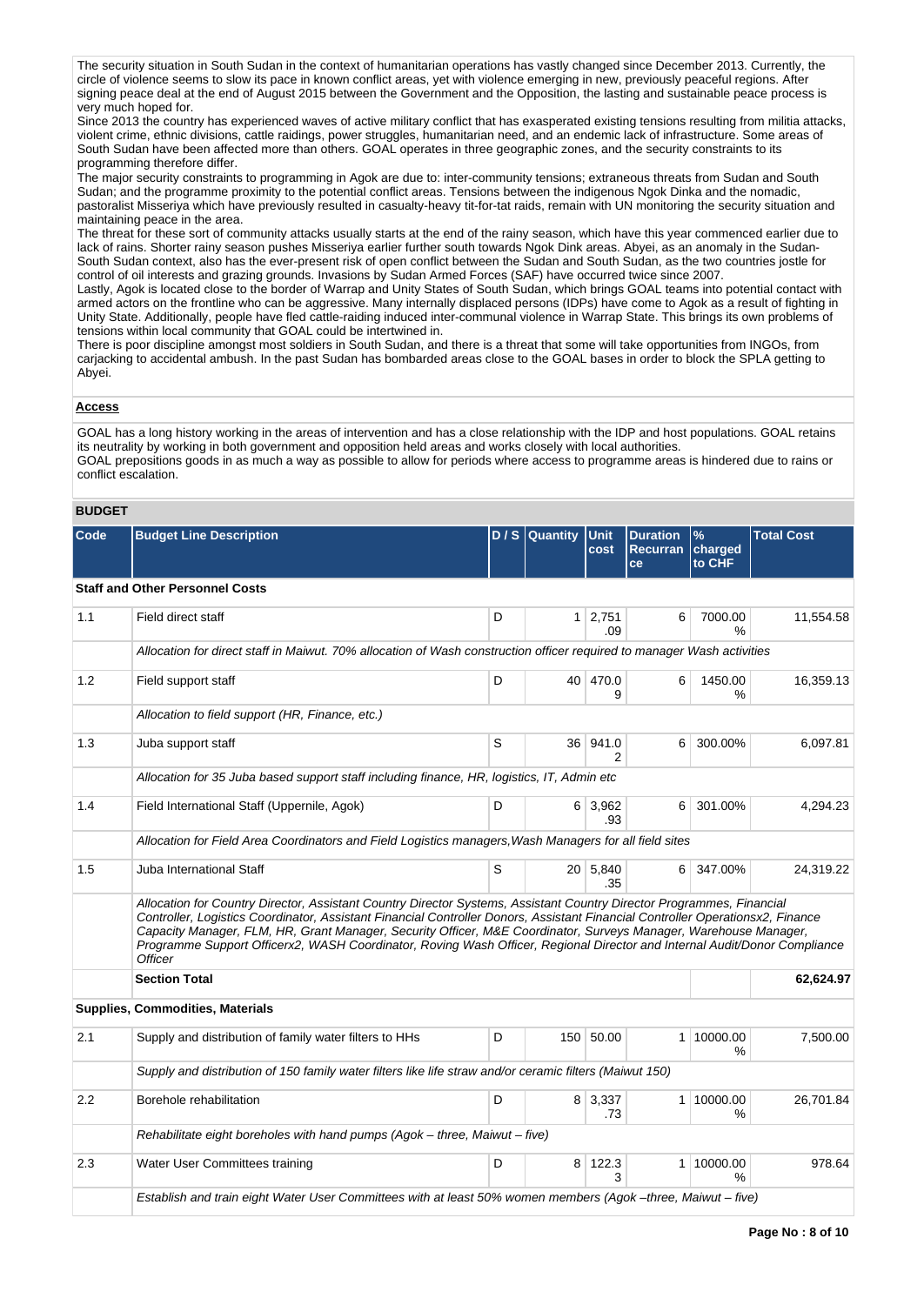| 2.4           | Pump Mechanics training                                                                           | D           |                | 20 28.81              |                  | 1 10000.00<br>℅   | 576.20    |  |  |  |  |  |  |
|---------------|---------------------------------------------------------------------------------------------------|-------------|----------------|-----------------------|------------------|-------------------|-----------|--|--|--|--|--|--|
|               | Train 20 Pump mechanics (Agok - 10, Maiwut - 10,)                                                 |             |                |                       |                  |                   |           |  |  |  |  |  |  |
| 2.5           | Provision of hand pump maintenance tools                                                          | D           |                | 8 900.0<br>0          |                  | 1 10000.00<br>%   | 7,200.00  |  |  |  |  |  |  |
|               | Provision of hand pump maintenance tool kits to 8 WUCs (HPMs) (Agok - three, Maiwut -five)        |             |                |                       |                  |                   |           |  |  |  |  |  |  |
| 2.6           | Gender Segregated Emergency Latrines construction                                                 | D           |                | 20 868.0<br>0         |                  | 1 10000.00<br>%   | 17,360.00 |  |  |  |  |  |  |
|               | Construction of 20 gender segregated latrine stances with hand washing stations (Agok 20)         |             |                |                       |                  |                   |           |  |  |  |  |  |  |
| 2.7           | Household Latrine construction (Technical & Material support)                                     | D           |                | 20 506.0<br>0         |                  | 1 10000.00<br>℅   | 10,120.00 |  |  |  |  |  |  |
|               | Support construction of 20 household latrine stances with tippy-taps for hand washing (Maiwut 20) |             |                |                       |                  |                   |           |  |  |  |  |  |  |
| 2.8           | Hand washing facilities                                                                           | D           |                | 11 86.00              |                  | 1 10000.00<br>%   | 946.00    |  |  |  |  |  |  |
|               | Establishment of 11 hand washing facilities at emergency latrines (Agok 11)                       |             |                |                       |                  |                   |           |  |  |  |  |  |  |
| 2.9           | Hygiene Promoters Refresher Training                                                              | D           |                | 20 17.91              |                  | 1   10000.00<br>℅ | 358.20    |  |  |  |  |  |  |
|               | Refresher training of 20 hygiene promoters with at least 50% women (Agok 10, Maiwut 10)           |             |                |                       |                  |                   |           |  |  |  |  |  |  |
| 2.10          | Community awareness compaigns                                                                     | D           |                | $2 \mid 1,000$<br>.00 |                  | 1 10000.00<br>%   | 2,000.00  |  |  |  |  |  |  |
|               | Conduct 2 community awareness campaign on WASH (Maiwut one, Agok one)                             |             |                |                       |                  |                   |           |  |  |  |  |  |  |
| 2.11          | Transport of Material - Flights                                                                   | D           |                | 2 6,500<br>.00        |                  | 1 10000.00<br>%   | 13,000.00 |  |  |  |  |  |  |
|               | Transportation of supplies purchased above to the field                                           |             |                |                       |                  |                   |           |  |  |  |  |  |  |
| 2.12          | Transport of Materials - Road                                                                     | D           |                | $2 \mid 2,300$<br>.00 |                  | 1 10000.00<br>℅   | 4,600.00  |  |  |  |  |  |  |
|               | Transportation of supplies purchased above to the field                                           |             |                |                       |                  |                   |           |  |  |  |  |  |  |
|               | <b>Section Total</b>                                                                              |             |                |                       |                  |                   | 91,340.88 |  |  |  |  |  |  |
| Equipment     |                                                                                                   |             |                |                       |                  |                   |           |  |  |  |  |  |  |
| 3.1           | Equipment                                                                                         | S           | 2 <sup>1</sup> | 1,088<br>.00          |                  | 1 10000.00<br>℅   | 2,176.00  |  |  |  |  |  |  |
|               | Computer                                                                                          |             |                |                       |                  |                   |           |  |  |  |  |  |  |
| 3.2           | Equipment                                                                                         | S           | 1              | 0.00                  | 1                | 10000.00<br>%     | 0.00      |  |  |  |  |  |  |
|               | Office                                                                                            |             |                |                       |                  |                   |           |  |  |  |  |  |  |
|               | <b>Section Total</b>                                                                              |             |                |                       |                  |                   | 2,176.00  |  |  |  |  |  |  |
| <b>Travel</b> |                                                                                                   |             |                |                       |                  |                   |           |  |  |  |  |  |  |
| 5.1           | Passenger Flights                                                                                 | D           |                | 8 400.0<br>0          |                  | 1 10000.00<br>%   | 3,200.00  |  |  |  |  |  |  |
|               | <b>Field Staff</b>                                                                                |             |                |                       |                  |                   |           |  |  |  |  |  |  |
| 5.2           | <b>Field Costs</b>                                                                                | D           | 1 <sup>1</sup> | 16,79<br>1.51         | 6 <sup>1</sup>   | 700.00%           | 7,052.43  |  |  |  |  |  |  |
|               | <b>Vehicle Costs</b>                                                                              |             |                |                       |                  |                   |           |  |  |  |  |  |  |
| 5.3           | Juba Costs                                                                                        | S           |                | 1 9,829<br>.00        | 6                | 400.00%           | 2,358.96  |  |  |  |  |  |  |
|               | <b>Vehicle Costs</b>                                                                              |             |                |                       |                  |                   |           |  |  |  |  |  |  |
|               | <b>Section Total</b>                                                                              |             |                |                       |                  |                   | 12,611.39 |  |  |  |  |  |  |
|               | <b>General Operating and Other Direct Costs</b>                                                   |             |                |                       |                  |                   |           |  |  |  |  |  |  |
| 7.1           | Admin costs                                                                                       | D           | 1 <sup>1</sup> | 16,98<br>2.69         | $6 \overline{6}$ | 700.00%           | 7,132.73  |  |  |  |  |  |  |
|               | Field costs                                                                                       |             |                |                       |                  |                   |           |  |  |  |  |  |  |
| 7.2           | Admin costs                                                                                       | $\mathsf S$ |                | 1 39,70<br>7.98       | $6 \overline{6}$ | 400.00%           | 9,529.92  |  |  |  |  |  |  |